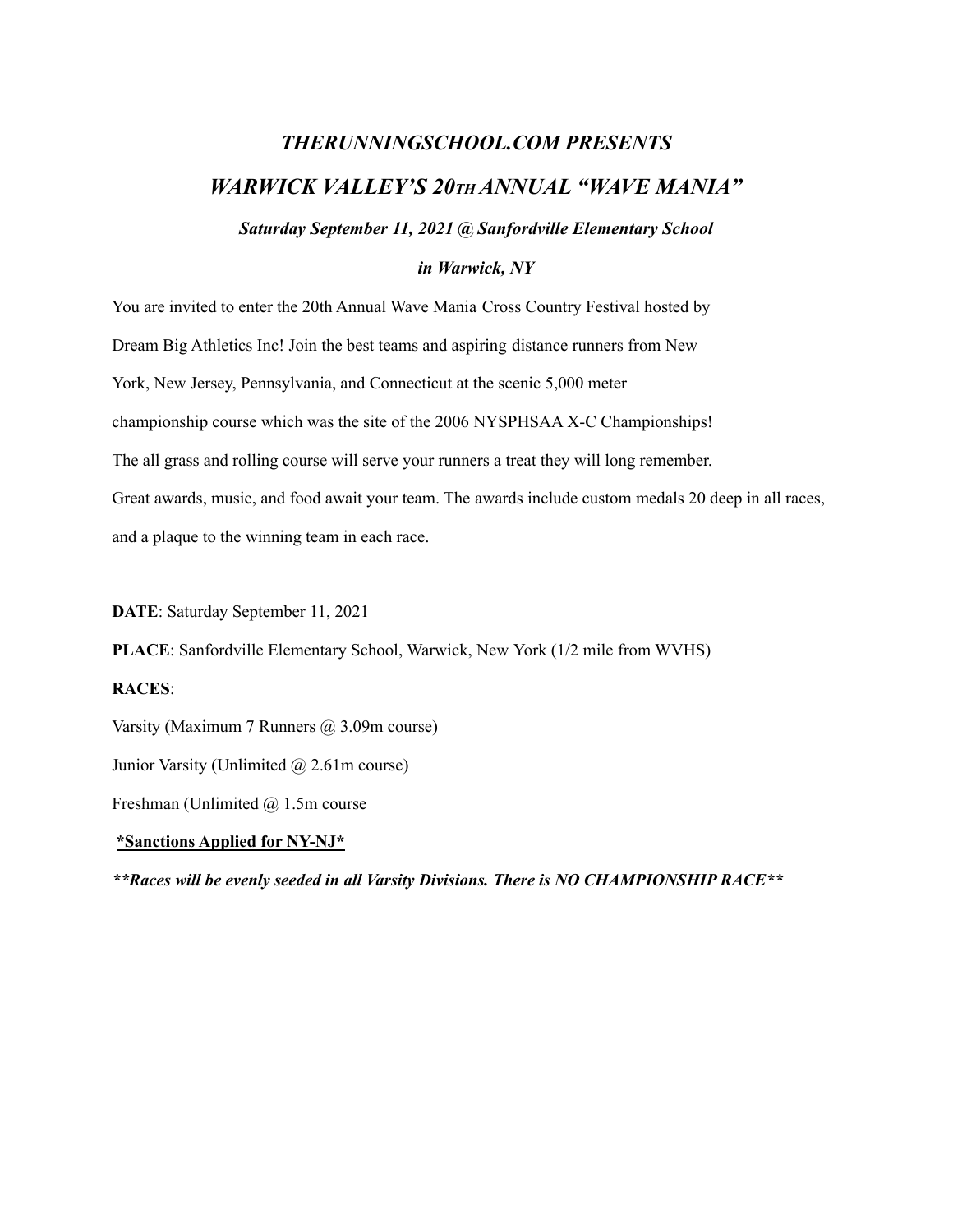| ENTRY PAYABLE TO: | Dream Big Athletics Inc |  |
|-------------------|-------------------------|--|
|                   | 83 Belcher Road         |  |
|                   | Warwick, NY 10990       |  |

For your business office DBA Inc is a Non-Profit Organization EIN #: 26-1354444

**ENTRY FEE**: \$150 Blanket Entry Per Gender (\$300 B&G)

Or

\$60 Varsity team of 7 Runners only

Or

\$15 per Individual

**CONTACT:** Mike Potter-Meet Director

(845) 987-6997

[wvxctf@gmail.com](mailto:wvxctf@gmail.com)

Questions about your online entries should be addressed to Tim Fulton (914) 629-7669 or fulton.timmy@gmail.com. Questions about other "things" Wave Mania go to me.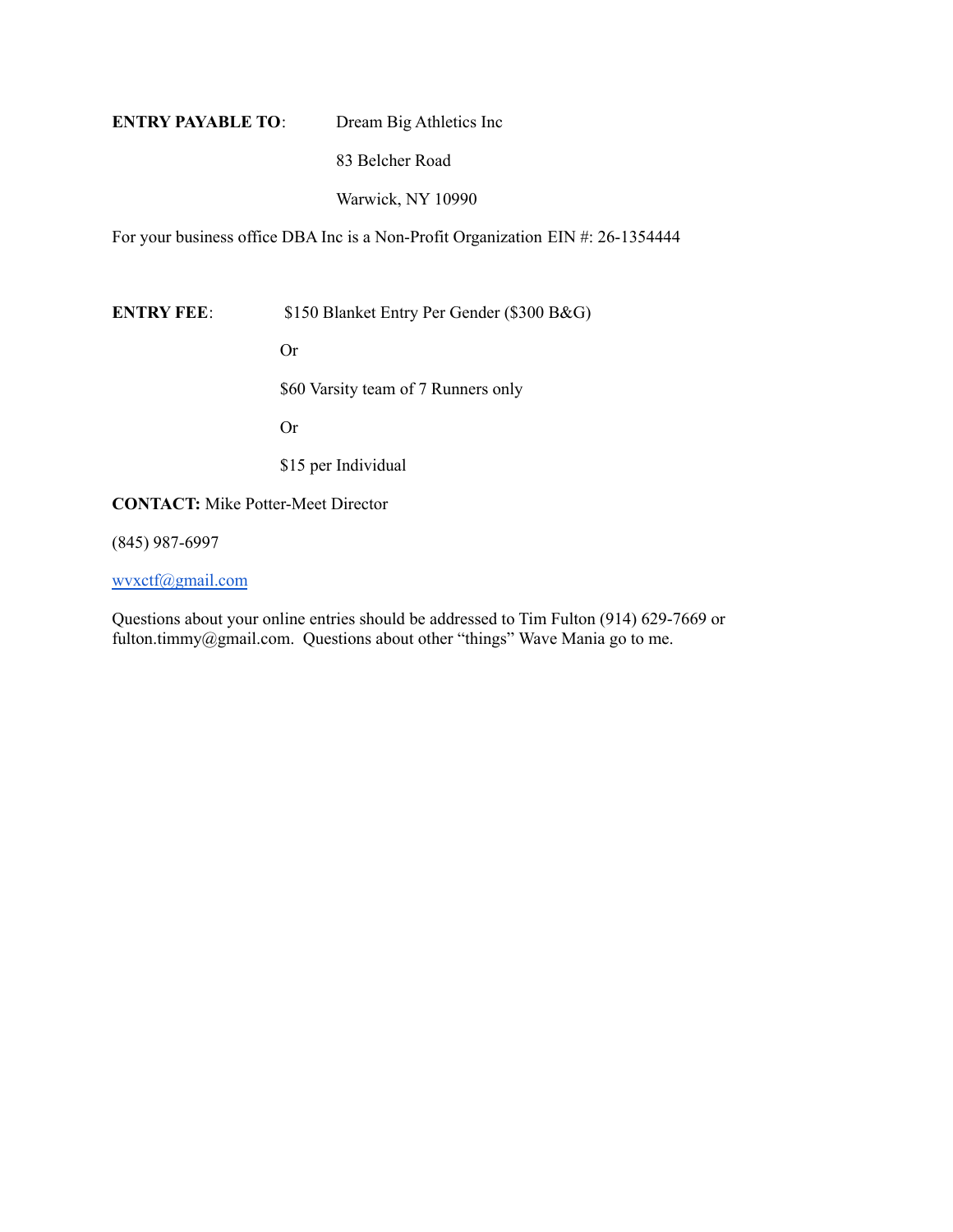# **MEET ENTRY BLANK**

## **Please complete neatly**

| Name of School:                                                                  |                                                                                        |  |
|----------------------------------------------------------------------------------|----------------------------------------------------------------------------------------|--|
| Address: <u>Address:</u>                                                         |                                                                                        |  |
| City: City: City: City: City: City: City: Code:                                  |                                                                                        |  |
| Boys Coach: Email: Email:                                                        |                                                                                        |  |
|                                                                                  |                                                                                        |  |
|                                                                                  | Girls Coach: Email: Email:                                                             |  |
|                                                                                  |                                                                                        |  |
|                                                                                  | Please indicate the number of athletes you intend to enter in each race. Remember that |  |
| Varsity races are limited to 7 Athletes ONLY and the rest are UNLIMITED.         |                                                                                        |  |
|                                                                                  |                                                                                        |  |
| Junior Varsity Boys _________________ Junior Varsity Girls______________________ |                                                                                        |  |
|                                                                                  |                                                                                        |  |
| <b>ENTRY PAYABLE TO:</b> Dream Big Athletics Inc                                 |                                                                                        |  |
| 83 Belcher Road                                                                  |                                                                                        |  |
| Warwick, NY 10990                                                                |                                                                                        |  |

For your business office DBA Inc is a Non-Profit Organization EIN #: 26-1354444

### **ENTRY DEADLINE/ PROCEDURE:**

You must do 2 things. 1-Make sure paper entry is mailed to me at the above address postmarked no later than Sat Sept 4, 2021. (I understand check may be mailed later) or you may email the above information of the Entry Blank to: wvxctf@gmail.com by the same deadline with the title "Wave Mania" so I am aware of your intent to compete. Please indicate the total number of runners in each race for your team. If I do not email you back, I did not get your entry!

2- Enter your roster online at: <http://ny.milesplit.com/calendar> no later than Wed Sept 8, 2021 at 8pm. Please list ONLY the athletes you expect to run on your roster.

**ENTRY CONFIRMATION:** After submitting your roster into the Wave Mania Invite on Milesplit, you may print a confirmation of your entries